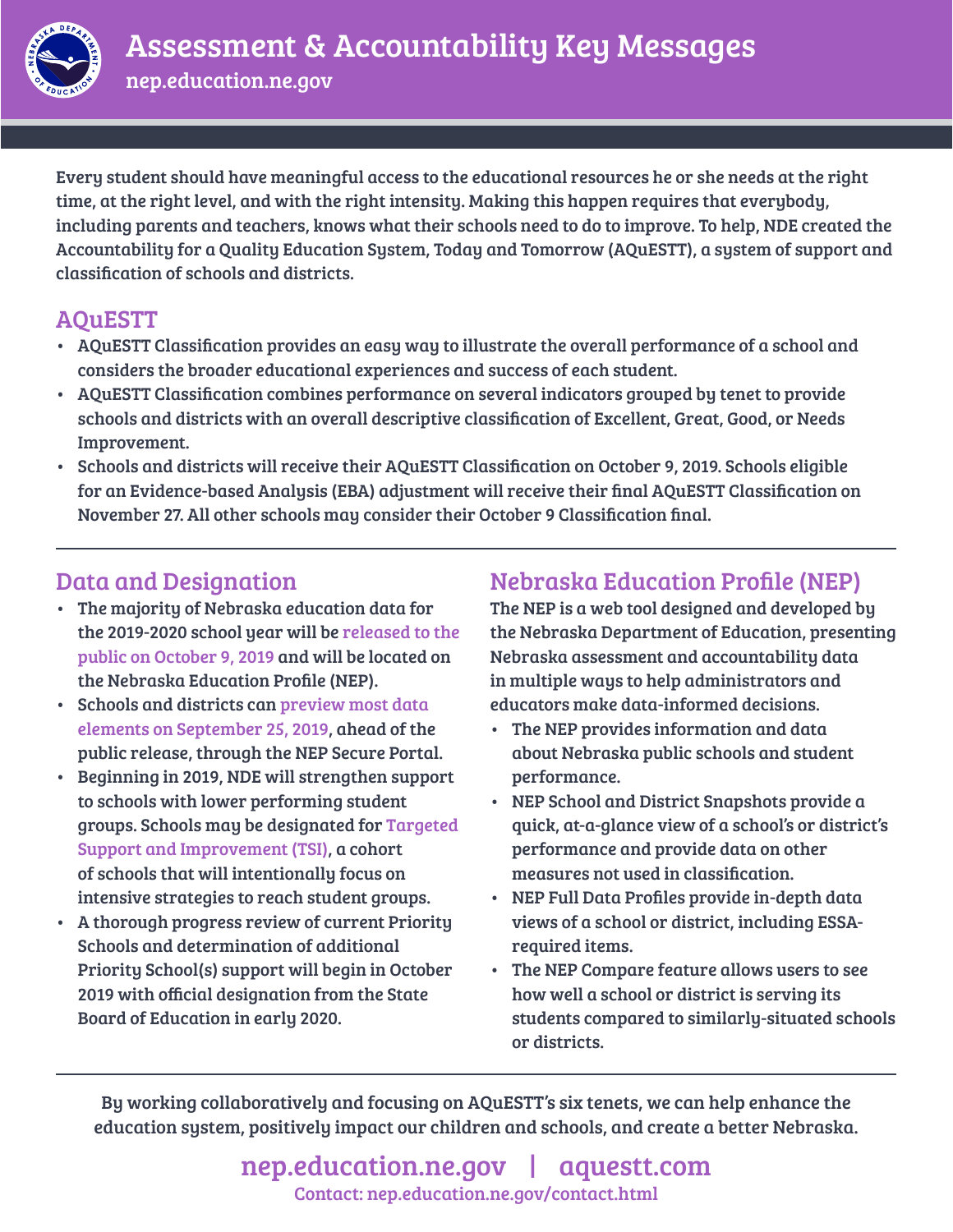

Below are key dates for the release of Accountability for a Quality Education System, Today and Tomorrow (AQuESTT) and Nebraska Student-Centered Assessment System (NSCAS) data. Published data elements can be found on the Nebraska Education Profile (NEP), the Nebraska Department of Education's one-stop education data website.

| <b>August 5, 2019</b>                         | Printed NSCAS Alternate Individual Student Reports<br>(ISRs) delivered to districts                                                                                                                                    |  |
|-----------------------------------------------|------------------------------------------------------------------------------------------------------------------------------------------------------------------------------------------------------------------------|--|
| <b>August 12-20, 2019</b>                     | NSCAS District Preliminary Data Clean-up Window                                                                                                                                                                        |  |
| <b>August 30, 2019</b>                        | Printed NSCAS ACT Individual Student Reports (ISRs)<br>delivered to districts                                                                                                                                          |  |
| <b>September 25, 2019</b><br>(Secure Release) | Assessment Performance, Attendance, Participation,<br>Demographics, and AQuESTT Raw Classification data<br>published to the NEP Secure Portal (district view<br>only, not public), district data validity verification |  |
| <b>September 27, 2019</b>                     | Notification of Evidence-based Analysis (EBA)<br>adjustment-eligible schools                                                                                                                                           |  |
| <b>October 9, 2019</b><br>(Public Release)    | Full Data Profile and Snapshot published on NEP with<br><b>AQuESTT Classification and Assessment data (full</b><br>public view)                                                                                        |  |
| <b>October 14, 2019</b>                       | Evidence-based Analysis (EBA) evidence due to NDE<br>(for adjustment-eligible schools)                                                                                                                                 |  |
| <b>October 15-</b><br><b>November 1, 2019</b> | Review of Evidence-based Analysis (EBA) evidence                                                                                                                                                                       |  |
| October 21-25, 2019                           | Printed NSCAS General Individual Student Reports<br>(ISRs) delivered to districts                                                                                                                                      |  |
| <b>November 27, 2019</b><br>(Public Release)  | <b>Final AQuESTT Classifications, including EBA</b><br>adjustments, published on the NEP                                                                                                                               |  |

Check out the Nebraska Education Profile (NEP) at any time to see the latest data at: <nep.education.ne.gov>